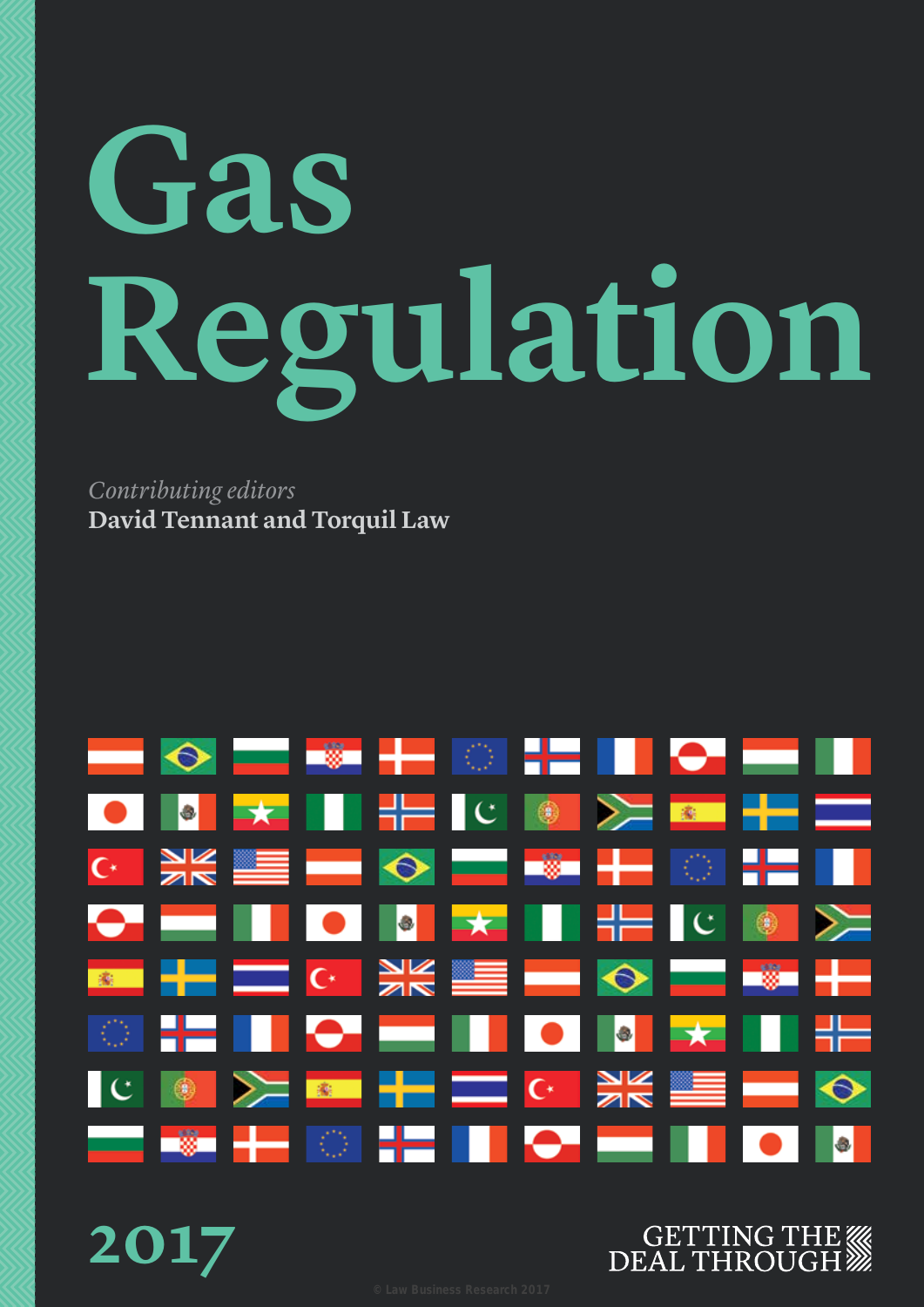# GETTING THE

# **Gas Regulation 2017**

### *Contributing editors* **David Tennant and Torquil Law Dentons UKMEA LLP**

Publisher Gideon Roberton gideon.roberton@lbresearch.com

Subscriptions Sophie Pallier subscriptions@gettingthedealthrough.com

Senior business development managers Alan Lee alan.lee@gettingthedealthrough.com

Adam Sargent adam.sargent@gettingthedealthrough.com

Dan White dan.white@gettingthedealthrough.com





London, W11 1QQ, UK Tel: +44 20 3708 4199 Fax: +44 20 7229 6910

© Law Business Research Ltd 2017 No photocopying without a CLA licence. First published 2003 Fifteenth edition ISSN 1740-7826

The information provided in this publication is general and may not apply in a specific situation. Legal advice should always be sought before taking any legal action based on the information provided. This information is not intended to create, nor does receipt of it constitute, a lawyer–client relationship. The publishers and authors accept no responsibility for any acts or omissions contained herein. The information provided was verified between February and March 2017. Be advised that this is a developing area.

Printed and distributed by Encompass Print Solutions Tel: 0844 2480 112

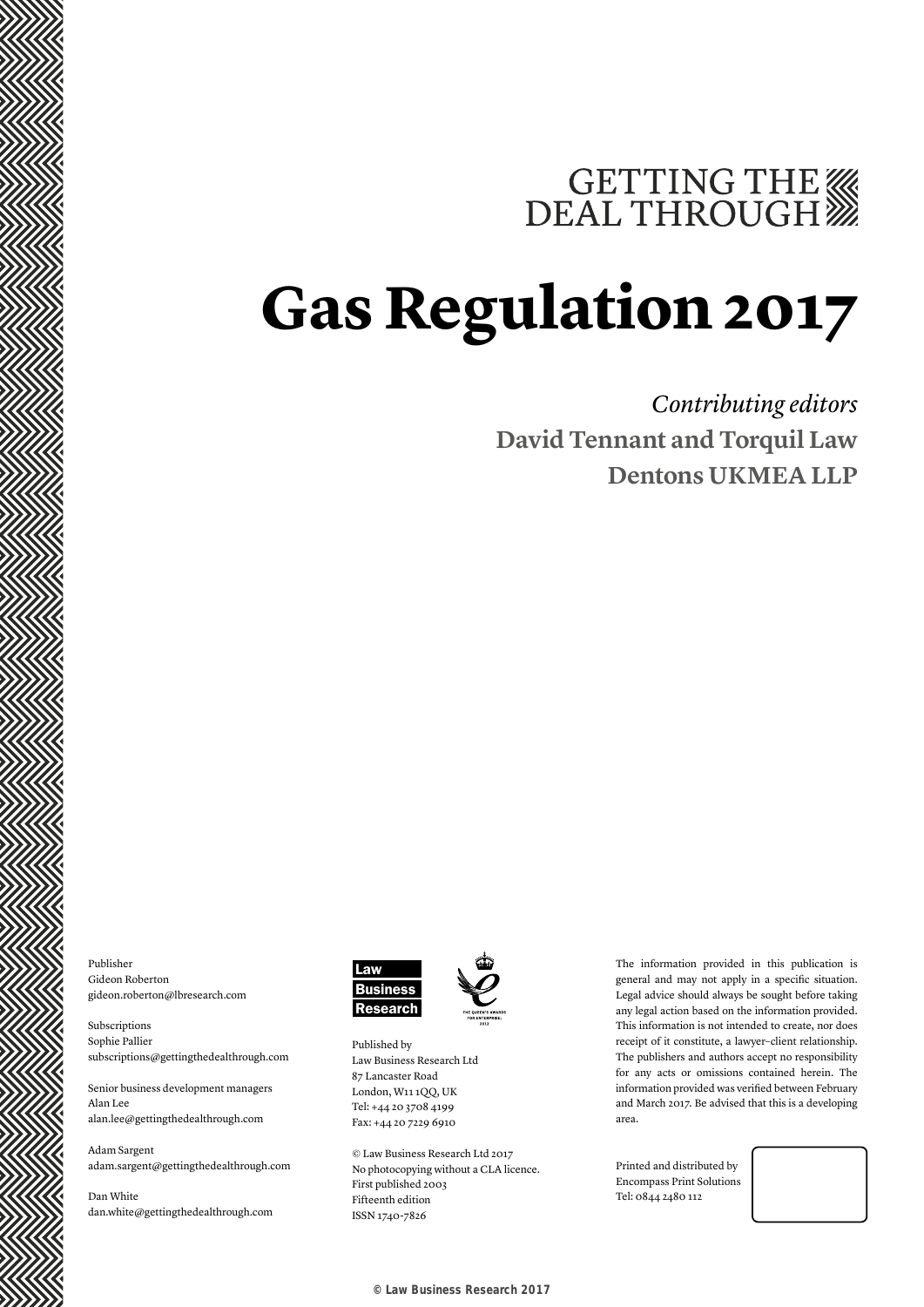#### **CONTENTS**

| <b>Global overview</b>                                                                    | 5  | Mexico                                                                                                       | 88  |
|-------------------------------------------------------------------------------------------|----|--------------------------------------------------------------------------------------------------------------|-----|
| David Tennant and Torquil Law<br>Dentons UKMEA LLP                                        |    | Rogelio López-Velarde and Amanda Valdez<br>Dentons López Velarde SC                                          |     |
| Austria                                                                                   | 7  | Myanmar                                                                                                      | 96  |
| Peter Polak<br>Fiebinger Polak & Partner Rechtsanwälte GmbH                               |    | Khin Cho Kyi and Thaw Dar Sein<br>Myanmar Legal Services Limited                                             |     |
| Brazil                                                                                    | 13 | Nigeria                                                                                                      | 101 |
| Giovani Loss and Felipe Feres<br>Mattos Filho, Veiga Filho, Marrey Jr e Quiroga Advogados |    | Olusina Sipasi, Mutiat Adeyemo and Oritsemone Awala-Velly<br>ÆLEX                                            |     |
| <b>Bulgaria</b>                                                                           | 21 | Norway                                                                                                       | 106 |
| Radoslav Zahariev and Iliya Grozdanov<br>Dinova, Rusev and Partners Law Office            |    | <b>Yngve Bustnesli</b><br>Kvale Advokatfirma DA                                                              |     |
| Croatia                                                                                   | 27 | Pakistan                                                                                                     | 113 |
| Miran Maćešić, Ivana Manovelo and Anja Grbeš<br>Law Offices Maćešić & Partners            |    | Aemen Zulfikar Maluka and Pir Abdul Wahid<br>Josh and Mak International                                      |     |
| Denmark                                                                                   | 34 | Portugal                                                                                                     | 118 |
| Per Hemmer, Johan Weihe and Rania Kassis<br>Bech-Bruun                                    |    | Mónica Carneiro Pacheco and Bernardo Cunha Ferreira<br>CMS Rui Pena & Arnaut                                 |     |
| <b>European Union</b>                                                                     | 40 | <b>South Africa</b>                                                                                          | 124 |
| <b>Christian Filippitsch and Max Seuster</b><br>Norton Rose Fulbright                     |    | Megan Rodgers and Giovanni Cloete<br>Cliffe Dekker Hofmeyr                                                   |     |
| <b>Faroe Islands</b>                                                                      | 49 | Spain                                                                                                        | 130 |
| Per Hemmer, Johan Weihe and Rania Kassis<br>Bech-Bruun                                    |    | <b>Gonzalo Olivera and Alberto Artés</b><br>King & Wood Mallesons                                            |     |
| France                                                                                    | 54 | Sweden                                                                                                       | 136 |
| Christophe Barthélemy<br>CMS Bureau Francis Lefebvre                                      |    | Torbjörn Claeson<br>Ramberg Advokater KB                                                                     |     |
| Greenland                                                                                 | 65 | Thailand                                                                                                     | 141 |
| Per Hemmer, Johan Weihe and Rania Kassis<br>Bech-Bruun                                    |    | Albert T Chandler and Christopher C Kalis<br>Chandler MHM Limited                                            |     |
| <b>Hungary</b>                                                                            | 71 | Turkey                                                                                                       | 146 |
| Eszter Zádori, Dániel Arányi and Eszter Katona<br>Weil, Gotshal & Manges LLP              |    | Zeynep Çakmak, Mustafa Durakoğlu and Ayşe Eda Biçer<br>Çakmak Avukatlık Ortaklığı                            |     |
| Italy                                                                                     | 78 | <b>United Kingdom</b>                                                                                        | 153 |
| Pietro Cavasola and Matteo Ciminelli<br>CMS Adonnino Ascoli & Cavasola Scamoni            |    | David Tennant, Sam Boileau, Rebecca Owen-Howes,<br><b>Torquil Law and Laura Mackett</b><br>Dentons UKMEA LLP |     |
| Japan                                                                                     | 84 |                                                                                                              |     |
| Kentaro Kubo<br>TMI Associates                                                            |    | <b>United States</b><br>Robert A James, Michael S Hindus and Stella Pulman                                   | 167 |
|                                                                                           |    | Pillsbury Winthrop Shaw Pittman LLP                                                                          |     |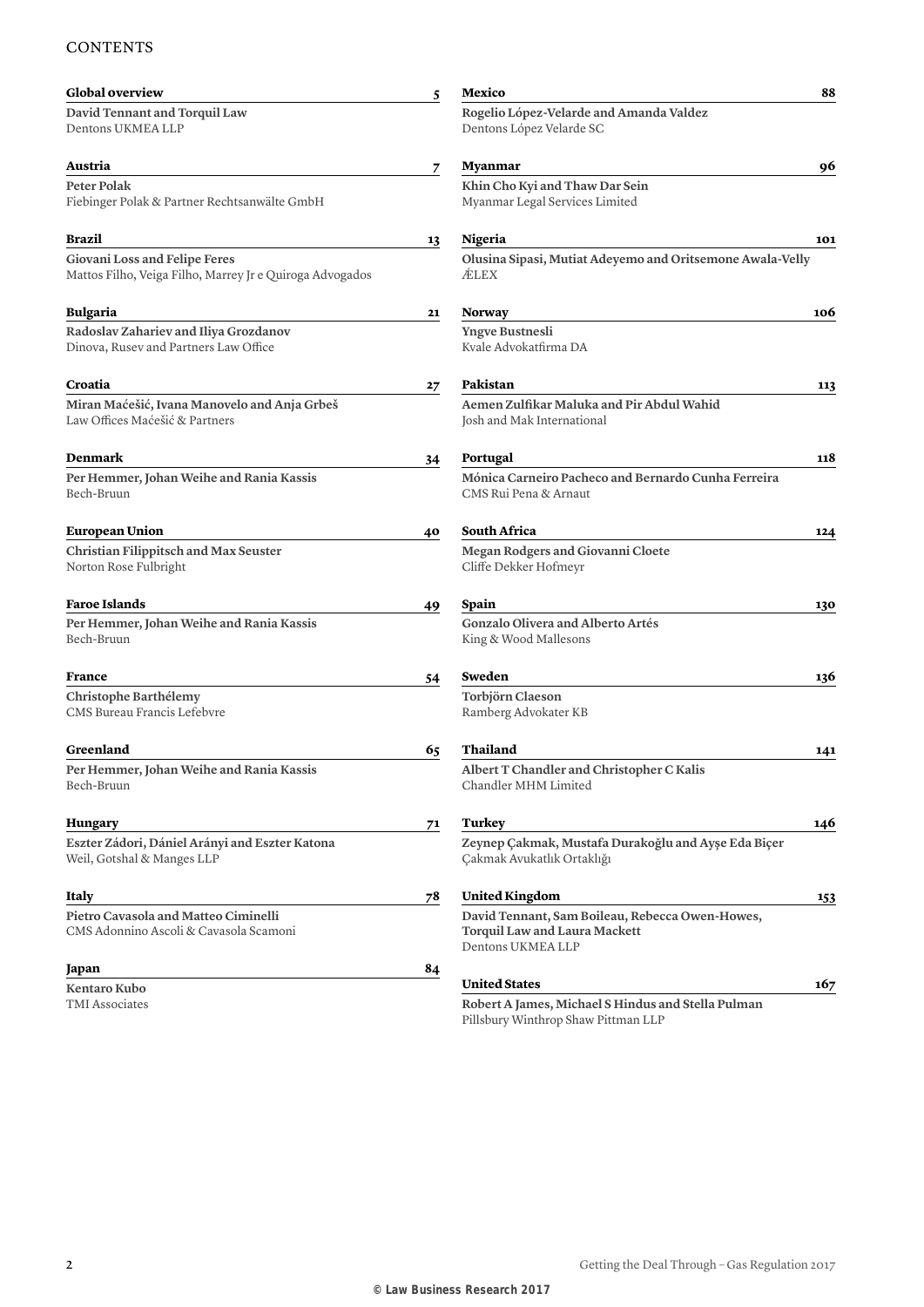# **Turkey**

#### **Zeynep Çakmak, Mustafa Durakoğlu and Ayşe Eda Biçer**

**Çakmak-Gökçe Avukatlık Bürosu and Çakmak Avukatlık Ortaklığı**

#### **Description of domestic sector**

**1 Describe the domestic natural gas sector, including the natural gas production, liquefied natural gas (LNG) storage, pipeline transportation, distribution, commodity sales and trading segments and retail sales and usage.** 

Despite the Turkish government's efforts since 2001 to progressively liberalise the natural gas market in Turkey, the natural gas sector largely remains under government control owing to its strategic importance in industrial and economic growth. The ongoing rapid increase in Turkey's demand for natural gas is mainly the result of gas-fired electricity generation, despite the government's attempt to reduce the use of natural gas in electricity generation by emphasising alternative sources, including domestic coal and renewable and potential nuclear energy.

A major step towards liberalisation was made in 2001 with the introduction of the Natural Gas Market Law and the establishment of the Energy Market Regulatory Authority (EMRA), an independent regulatory authority responsible for the regulation and supervision of the energy market in order to ensure a strong, competitive and transparent environment.

In gas production, although the number of private players is growing, the state-owned Turkish Petroleum Corporation (TPAO) remains the dominant market participant in exploration and exploitation activities. The majority of 2015 natural gas production, amounting to a total of 381.37 million Sm3, was produced by TPAO and Thrace Basin Natural Gas Corporation. The Turkish Petroleum International Company (TPIC), founded by TPAO, is another state-owned company that engages in natural gas exploration and production and is active both domestically and internationally. There are also private companies engaged in oil and natural gas upstream activities on their own or partnering with TPAO.

As Turkey's natural gas production is very small, Turkey depends almost entirely on gas imports to meet its demand. The Petroleum Pipeline Corporation (BOTAŞ) is Turkey's state-owned gas trade and transmission company and imports its gas on the basis of several longterm contracts for the supply of gas from Algeria, Azerbaijan, Iran, Nigeria and Russia. BOTAŞ's share of gas imports in 2015 was 83.84 per cent, and the remaining share was realised by several private companies holding import licences. The Turkish Stream and TANAP are major ongoing projects for the construction of natural gas pipelines designed to deliver gas to Turkey from Russia and Azerbaijan respectively.

Although the monopoly rights of BOTAŞ on the import, distribution, sales and pricing were abolished by the Natural Gas Market Law in 2001, BOTAŞ still holds a dominant position in the natural gas wholesale market with a share of 83.18 per cent in 2015 and a monopoly in national grid transmission activities.

With regard to the storage of natural gas, although five companies hold licences for storage activities, the underground storage facility of TPAO is the only one that is currently active. There are, however, several pending projects for underground gas storage, which is one of the targets of the government for gas security. There are two operational LNG terminals for the storage and regasification of gas imported from Algeria and Nigeria and bought from the spot market; one is owned and operated by BOTAŞ, and the other is built and operated by a private

company. There is also a plan for the development of a third LNG terminal in Turkey.

**2 What percentage of the country's energy needs is met directly or indirectly with natural gas and LNG? What percentage of the country's natural gas needs is met through domestic production and imported production?**

The figures currently available on the website of the Turkish Ministry of Energy and Natural Resources indicate that Turkey's energy needs in 2014 were met as follows:

- natural gas: 32.4 per cent;
- coal: 31.5 per cent;
- oil: 26.2 per cent; and
- renewable and other sources: 9.8 per cent.

According to EMRA's 2015 Natural Gas Market Sector Report, domestic production met only 0.78 per cent of Turkey's natural gas demand and 99.22 per cent of the natural gas demand was met by imports in 2015.

#### **Government policy**

#### **3 What is the government's policy for the domestic natural gas sector and which bodies set it?**

While the Turkish Ministry of Energy and Natural Resources (MENR) is responsible for high-level energy policies and strategies, the natural gas sector is widely regulated and supervised by EMRA, an independent regulatory authority.

The government's main policy in the natural gas sector is to incrementally liberalise and deregulate the oil and gas sectors to ensure supply security and competitive prices. One of the government's long-term objectives is to end the vertically integrated structure of state-owned natural gas company (eg, BOTAŞ) and to develop the natural gas market in a direction that renders Turkey an international trading hub. As part of the restructuring of BOTAŞ and the liberalisation of the natural gas market, BOTAŞ is expected to issue further tenders to transfer existing natural gas sale or purchase agreements to private investors until its total import rate falls to 20 per cent of the annual national consumption. However, only very limited progress has been made in this regard, and BOTAŞ maintains its dominant position in the market.

The liberalisation of the natural gas market began with the introduction of the Natural Gas Market Law and the establishment of EMRA in 2001. The government's policy objectives in this regard include the reduction of natural gas in electricity generation and the participation in international pipeline projects, such as the Turkish Stream or TANAP, in order to ensure supply security and diversity.

#### **Regulation of natural gas production**

#### **4 What is the ownership and organisational structure for production of natural gas (other than LNG)? How does the government derive value from natural gas production?**

Pursuant to the Constitution of the Republic of Turkey, natural resources are at the disposal and control of the state. The state may delegate the right to explore and exploit resources to individuals or private corporations for a certain period of time by issuing licences subject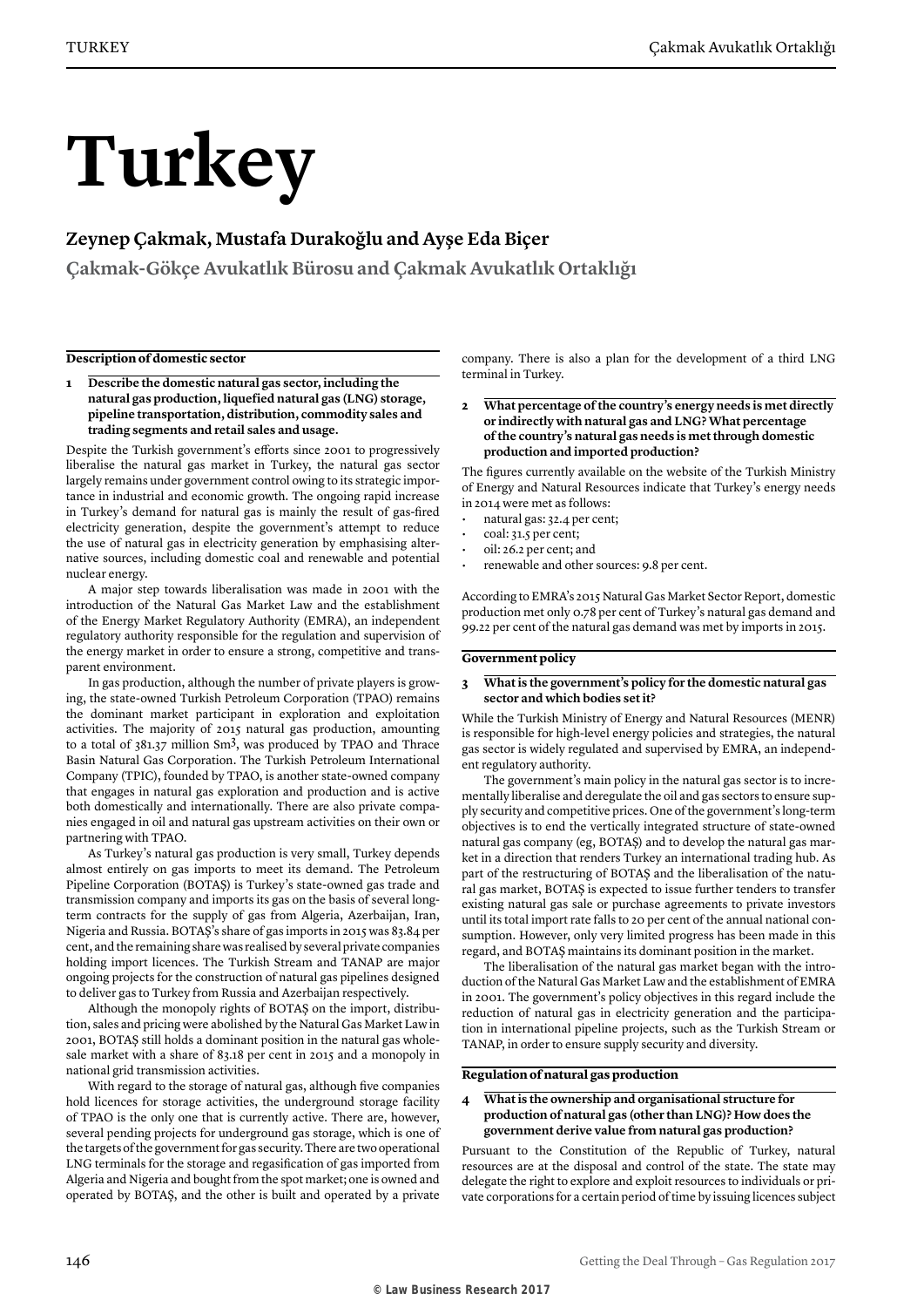to the payment of a royalty to the state. TPAO has the right to receive exploration and exploitation rights in the name of the state.

Both foreign and domestic private companies may engage in natural gas exploration and production activities on the basis of licences issued by the General Directorate of Petroleum Affairs (GDPA) in accordance with the Turkish Petroleum Law No. 6491 published in the Official Gazette No. 28674, dated 11 June 2013 (the Petroleum Law), which regulates, inter alia, oil and natural gas exploration and production activities. Whereas licence applications are generally made to GDPA, the granting of exploration and operation licences in the seas beyond territorial waters are subject to the approval of the Council of Ministers. Licence-holders may sell the natural gas which they have produced in the domestic market and are also entitled to export 35 per cent of the natural gas which they have produced from onshore fields and 45 per cent from offshore fields.

The Petroleum Law requires licence-holders to pay the state an annual fixed amount per hectare for each exploration area and a 'state share' amounting to one-eighth of the natural gas extracted and stored, which is the only royalty requested by the government from the produced natural gas.

#### **5 Describe the statutory and regulatory framework and any relevant authorisations applicable to natural gas exploration and production.**

Natural gas market activities are governed by the Natural Gas Market Law No. 4646, published in the Official Gazette No. 24390, dated 18 April 2001 (the Natural Gas Market Law), and its secondary legislation. The Natural Gas Market Law regulates midstream and downstream operations, but excludes upstream activities, which are regulated by the Petroleum Law. Midstream and downstream natural gas market activities comprise import, transmission, storage, wholesale, distribution, and export; whereas upstream activities include exploration and production. All participants in the natural gas market are required to obtain a licence from the GDPA or EMRA, depending on the type of market activity they wish to undertake.

With regard to natural gas transmission, the transmission network is owned and operated by BOTAŞ and transportation activities are regulated under the BOTAŞ Transmission Network Operation Principles (the Network Code), which sets out the rules and principles on access and the operation of the transmission network. The Network Code is issued and implemented by EMRA.

The following bodies are involved in the supervision and regulation of natural gas exploration and production:

- MENR is responsible for preparing and implementing high-level energy policies, strategies and plans in co-ordination with its affiliated institutions and other public and private entities.
- EMRA is an independent regulatory and supervisory authority responsible for the implementation of relevant laws pertaining to the energy sector, including all natural gas market activities under the Natural Gas Market Law. The main tasks of EMRA include the examination of licence applications for all midstream and downstream natural gas market activities and the granting of licences and the issuance of secondary legislation in the relevant energy sector. EMRA is allowed to cancel licences in certain cases detailed in respective laws and replace the managing bodies of licenceholders either partially or entirely.
- GDPA is affiliated with MENR and is responsible for ensuring the efficient utilisation of oil and gas fields and granting oil and gas exploration and exploitation licences. In this regard, GDPA is also the authority responsible for monitoring drilling activities.

Pursuant to Turkish administrative law, all administrative entities must use their authority within the limits of the law. As such, all administrative acts of government entities, including the above-mentioned authorities, may be challenged before administrative courts in accordance with administrative procedure rules.

#### **6 Are participants required to provide security or any guarantees to be issued with a licence to explore for or to store gas?**

Licences for the exploration and production of natural gas are issued in accordance with the Petroleum Law and the Regulation on the Implementation of the Turkish Petroleum Law. Applicants are obliged to provide a security for, inter alia, losses that may occur during exploration activities (currently 0.1 per cent of the exploration licence fee per hectare) and the investment amounts presented in the work plan (2 per cent of their investment amount). These amounts may be increased or decreased by the Council of Ministers. Exploration licences for certain exploration areas that may be determined by the GDPA are granted only through tenders issued by the GDPA. The security to be provided in these cases is indicated in the relevant tender specifications issued by the GDPA.

The procedures regarding natural gas storage licences are set out in the Natural Gas Market Law and the Natural Gas Market Licensing Regulation, published in the Official Gazette No. 24869, dated 7 September 2002 (the Licensing Regulation), which does not require the provision of a security by the applicants. However, once the licence application is approved, applicants must pay a fixed application fee and an annual licence fee that is relative to the market activity in question and must also obtain comprehensive risk insurance on the facility.

#### **Regulation of natural gas pipeline transportation and storage**

#### **7 Describe in general the ownership of natural gas pipeline transportation, and storage infrastructure.**

The national transmission network is currently owned and operated by BOTAŞ, and transportation activities including interconnections are regulated under the Network Code, which sets out the rules and principles on access and the operation of the transmission network.

Owing to the fact that supply security is an important issue in the natural gas sector, natural gas storage is regarded essential to minimising dependence on imports and ensuring the sufficient and continuous supply of gas to meet seasonal changes in demand. Therefore the government gives special importance to projects regarding storage activities. However, although a number of private companies have obtained storage licences, their storage facilities have not yet become operational. The underground storage facility operated by the state-owned TPAO is currently the only active one. There are two LNG storage facilities in Turkey, one operated by BOTAŞ and the other by a private company. The Natural Gas Market Law further provides that entities duly licensed to engage in exploitation activities in accordance with the Petroleum Law that wish to utilise their underground natural gas facilities for storage may apply to EMRA in order to have part of their exploitation licence changed into a storage licence.

#### **8 Describe the statutory and regulatory framework and any relevant authorisations applicable to the construction, ownership, operation and interconnection of natural gas transportation pipelines, and storage.**

The construction and operation of pipelines require several licences including, but not limited to, licences issued by EMRA and GDPA, construction licences, land allocation decisions to be issued by the relevant municipalities and ministries, as well as environmental impact assessment decisions to be rendered by the Ministry of Environment and Urban Planning. Investors will also be required to obtain additional administrative and environmental permits, such as for waste management, pollution control and workplace operations. The Natural Gas Market Law further states that licence-holders wishing to enter into a construction or services agreement pertaining to the natural gas market may only do so with entities that are certified by EMRA. As all decisions relating to such licence and permit applications are adopted by administrative bodies, they constitute administrative actions that may be challenged before administrative courts in accordance with Turkish legislation on administrative procedure.

As explained above, the transmission network is currently owned and operated by BOTAŞ and transportation activities including interconnections are regulated under the Network Code.

Transit pipeline projects, however, are subject to different regimes, which are normally subject to international treaties as well as local requirements explained above.

#### **9 How does a company obtain the land rights to construct a natural gas transportation or storage facility?**

The Natural Gas Market Law contains general rules on expropriation and incorporeal rights on property. Accordingly, where natural gas market activities deem it necessary, expropriations may take place in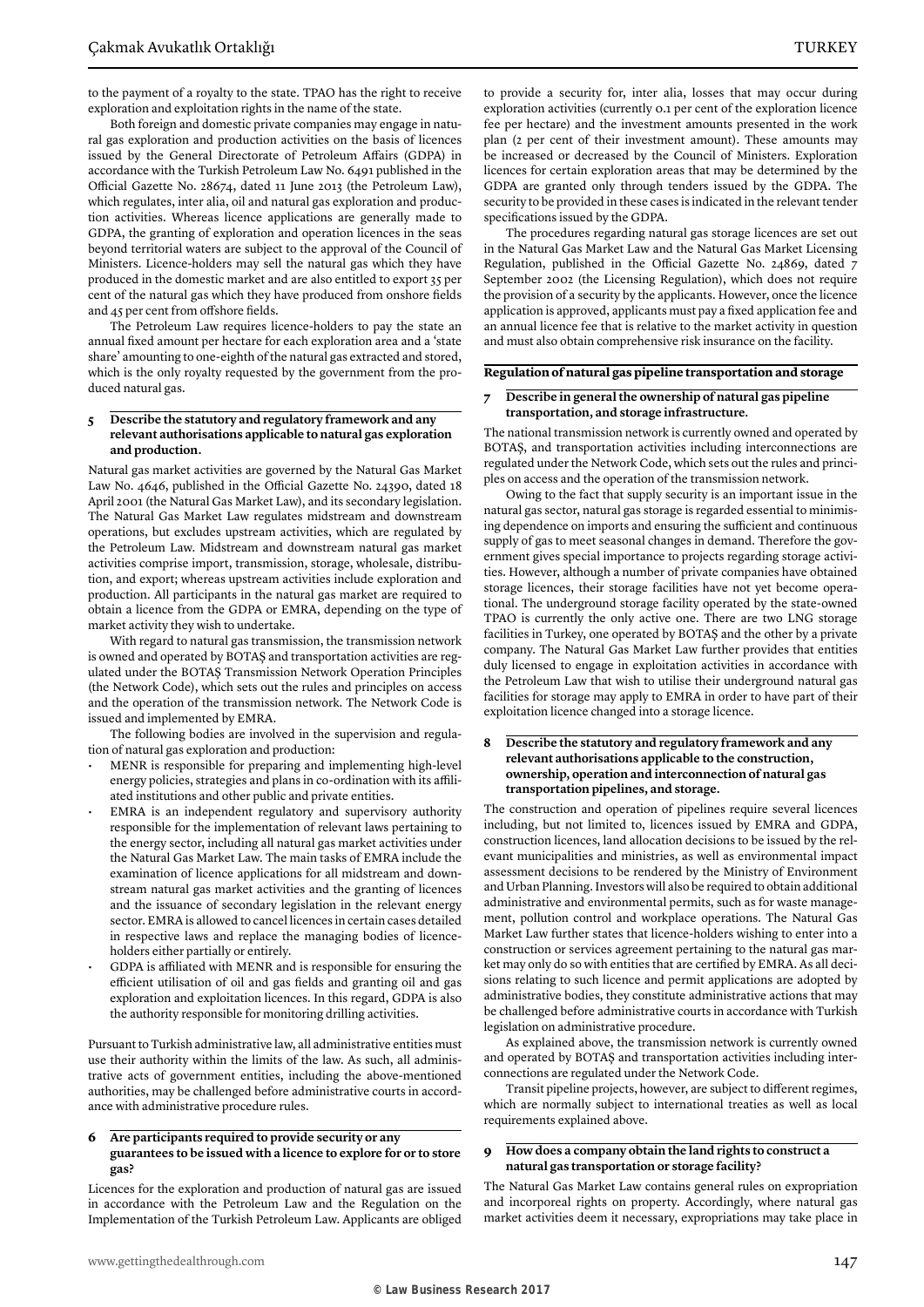line with the rules of the Expropriation Law No. 2942, published in the Official Gazette No. 18215, dated 4 November 1983. EMRA may issue decisions on such necessity, which are considered evidence of a public interest. Whereas the ownership of the expropriated land will be transferred to the Turkish treasury, the company will be responsible for the payment of the expropriation compensation and will obtain usufruct rights. Companies may also request the establishment of an incorporeal right or a lease on the land belonging to the state, provided that the company pays the relevant fees.

#### **10 How is access to the natural gas transportation system and storage facilities arranged? How are tolls and tariffs established?**

Access to the network and infrastructure is considered crucial to ensuring sustainable competition in Turkey and is provided for in the Natural Gas Market Law.

The Regulation on the Natural Gas Market Grid Operation, published in the Official Gazette No. 24918, dated 26 October 2002, governs access to the network and requires the grid operator and distribution companies to ensure access to the network. The Network Code of BOTAŞ was based on this regulation and constitutes the main regulatory document in this regard.

The Natural Gas Market Law further provides that licenceholders for storage activities must ensure that their respective storage capacities are utilised in a coordinated manner and that services are provided fairly. Access to storage facilities is regulated by specific regulations. Pursuant to the Regulation on the Main Usage Principles and Procedures of Underground Natural Gas Storage Facilities, published in the Official Gazette No. 27954, dated 4 June 2011, as well as the Regulation on the Main Usage Principles and Procedures of Underground Liquefied Natural Gas Storage Facilities, published in the Official Gazette No. 27230, dated 16 May 2009, storage companies must prepare a document setting out the principles and procedures regarding storage services of a given storage facility. These principles shall include a list of documents required for access, operating conditions, rules on balancing and adjustment, rates and prices, etc. This document must be approved by EMRA. The applicable rates and prices are set in accordance with the principles and procedures issued and announced by EMRA.

#### **11 Can customers, other natural gas suppliers or an authority require a pipeline or storage facilities owner or operator to expand its facilities to accommodate new customers? If so, who bears the costs of interconnection or expansion?**

Suppliers can require expansion of storage facilities. Pursuant to the Licensing Regulation, access to storage facilities may not be rejected if the user seeking connection to the system accepts to cover necessary investment expenses. Similarly, the Network Code regulates that applicants wishing to connect to the transmission network bear the cost regarding the construction of a pipeline for the extraction of natural gas from the system.

#### **12 Describe any statutory and regulatory requirements applicable to the processing of natural gas to extract liquids and to prepare it for pipeline transportation.**

The BOTAŞ Network Code regulates the rights, obligations and general conditions pertaining to the pipeline transportation of natural gas via the transmission network operated by BOTAŞ. The Network Code includes rules on access to the system, the required quality specifications of the natural gas entering the system, capacity allocation, delivery control, etc. It also contains provisions relating to gas control centres which ensure the continuity of natural gas transmission activities and inter alia control and monitor pressure and measuring stations.

#### **13 Describe the contractual regime for transportation and storage.**

The BOTAŞ Network Code regulates the rights and obligations of the parties concerning the transportation of natural gas via the transmission network. The rights and liabilities of the parties to gas import and supply contracts other than the ones executed with BOTAŞ may be freely agreed upon by the parties, whereas gas sale, transportation and delivery contracts must be in compliance with certain aspects of

the Network Code related to transport and delivery terms and conditions of natural gas in Turkey. The shipper must execute a transportation contract and a delivery contract with BOTAŞ in accordance with the Network Code if the final delivery point is outside of a distribution region. If the final delivery point is located within a distribution region, on the other hand, the shipper must execute transportation and delivery contracts with the respective distribution company as well. The Network Code becomes an integral part of such agreements. Transportation agreements must also be in accordance with principles and procedures determined by EMRA and shall not contain any provision that may hinder the effective functioning of the system.

The same is true for storage activities as well. The rights and obligations of the parties regarding the storage of natural gas are set out in the principles and procedures regarding storage services published by each storage company and approved by EMRA.

In addition, the Natural Gas Market Tariffs Regulation, published in the Official Gazette No. 29856, dated 13 October 2016, regulates the procedures for determining applicable tariffs for natural gas market activities.

#### **Regulation of natural gas distribution**

#### **14 Describe in general the ownership of natural gas distribution networks.**

Pursuant to the Natural Gas Market Law, local distribution services of natural gas are provided by private entities that have obtained a distribution licence through tenders initiated for set distribution areas determined by EMRA. Rules concerning the distribution licence and the tender procedure for designating a distribution company are set out in the Natural Gas Market Distribution and Customer Services Regulation, published in the Official Gazette No. 24925, dated 3 November 2002 (the Customer Services Regulation). Accordingly, private companies that are successful in such distribution licence tenders also obtain the ownership of the natural gas distribution network for the term of their licences. The distribution network used to be stateowned; however, all of the distribution regions have been privatised since enactment of the Natural Gas Market Law in 2001.

#### **15 Describe the statutory and regulatory structure and authorisations required to operate a distribution network. To what extent are gas distribution utilities subject to public service obligations?**

The distribution of natural gas is a market activity listed in the Natural Gas Market Law and is therefore subject to licensing. Legal entities that have obtained a distribution licence from EMRA by way of a tender procedure or upon privatisation are obliged to comply with the provisions set out in relevant legislation published by EMRA. Licenced distribution companies are responsible for the planning, design, construction, extension and operation of the distribution network and must ensure that subscribers and eligible consumers have effective access to the network, all of which can be categorised as the public service obligations of distribution companies.

All decisions and actions of EMRA as the regulatory authority in the energy sector may be challenged before administrative courts in line with Turkish legislation on administrative law and procedure. However, in respect of EMRA's tender procedure for granting distribution licences, the Customer Services Regulation contains an exception exempting EMRA from liability for its decisions rejecting bids or cancelling tenders.

#### **16 How is access to the natural gas distribution grid organised? Describe any regulation of the prices for distribution services. In which circumstances can a rate or term of service be changed?**

The principles and procedures relating to the distribution services and customer relations of distribution utilities are set out in the Customer Services Regulation. A distribution utility is obliged to provide access to customers located in its distribution area who have duly applied to the utility for connection, unless it lacks capacity or the connection is not possible for technical or economic reasons. Applicants must ensure that they have adequate domestic installations in place. If the application is rejected by the distribution utility, applicants may appeal to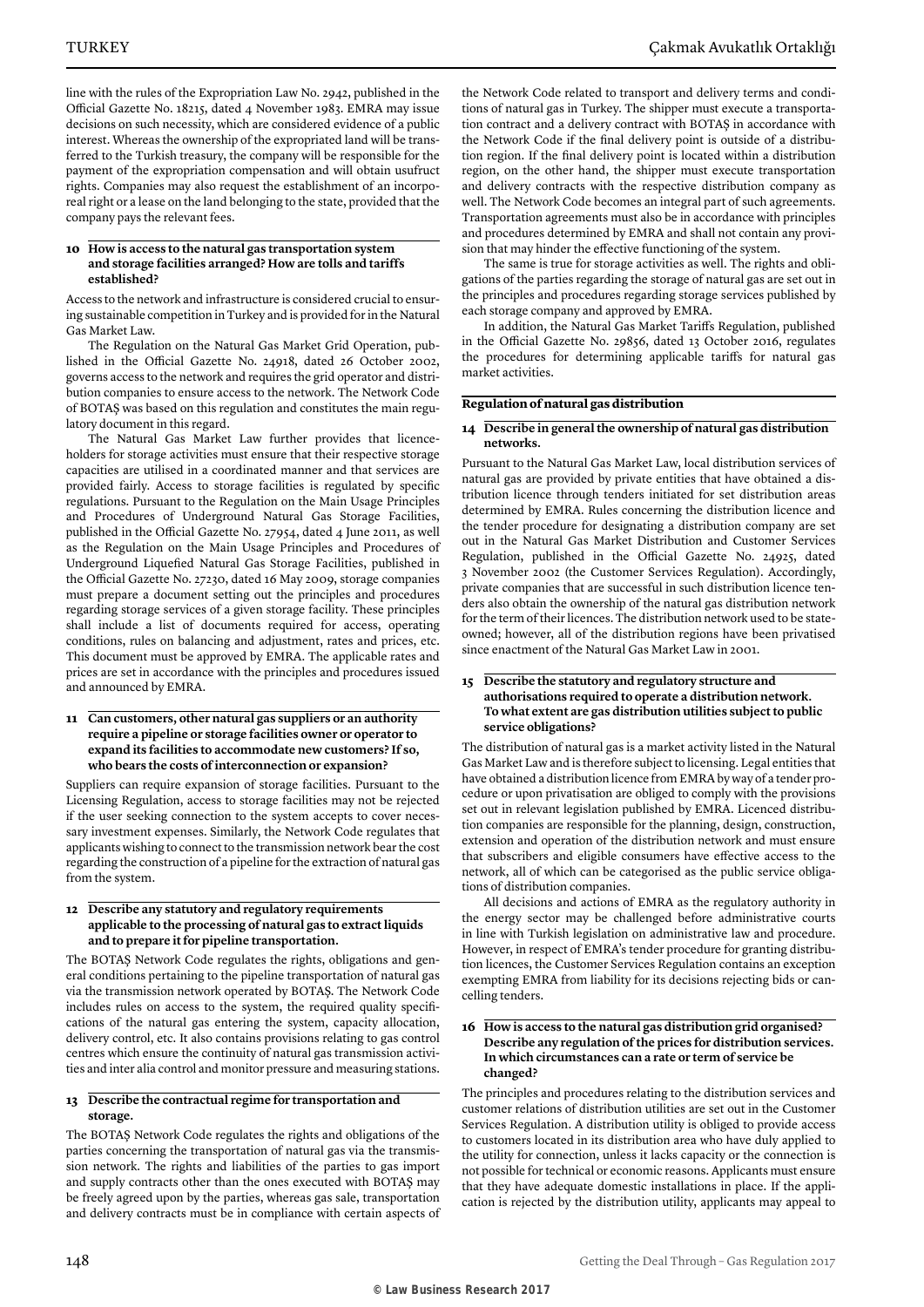EMRA, which shall review the circumstances and render a decision that is binding on the distribution utility.

The Natural Gas Market Tariffs Regulation contains provisions on different tariffs applicable in the natural gas market. Each year, EMRA determines the applicable threshold values regarding connection and distribution services that companies may charge their subscribers. Accordingly, prices for distribution services applied by each distribution company are subject to EMRA's approval.

#### **17 May the regulator require a distributor to expand its system to accommodate new customers? May the regulator require the distributor to limit service to existing customers so that new customers can be served?**

The Customer Services Regulation requires distributors to ensure that their capacity meets the demand in their respective distribution areas. They are required to undertake the investments necessary to expand their distribution system to accommodate new subscribers. In this regard, distributors must take account of annual subscription forecasts and locations which remain outside of the network's reach.

#### **18 Describe the contractual regime in relation to natural gas distribution.**

The distribution of natural gas to end users is effected on the basis of subscription agreements concluded between customers and the distribution utility. Pursuant to the Customer Services Regulation, distributors conclude standardised agreements which shall not contain any provision contrary to relevant legislation. The principles concerning the determination of retail sales prices are set out in the Natural Gas Market Tariffs Regulation.

#### **Regulation of natural gas sales and trading**

#### **19 What is the ownership and organisational structure for the supply and trading of natural gas?**

Pursuant to the Natural Gas Market Law, all participants in the natural gas market are required to be licensed for each market activity they undertake. The licences can only be obtained by Turkish limited liability companies (formed either as 'anonim şirket' or 'limited şirket'). In order to sell natural gas, traders must hold one of the import, wholesale or distribution licences, and to buy natural gas, they must have one of the import, export, wholesale, compressed natural gas (CNG) (which can include transmission, distribution and supply of CNG), or distribution licences or be qualified as an eligible consumer.

#### **20 To what extent are natural gas supply and trading activities subject to government oversight?**

EMRA has extensive supervisory powers over natural gas supply and trading activities by regulating and inspecting the markets (including the applicable prices and tariffs) and imposing sanctions on the market players as well as cancelling licences in certain cases detailed in respective laws.

EMRA also has the right to set base and/or ceiling prices regionally or countrywide for retail petroleum and LPG prices for periods not exceeding two months, if it deems that agreements or concerted practices in the petroleum and LPG markets take place to restrict or violate the competitive environment in the market. EMRA has used this power three times so far in June–August 2009, March–May 2014 and February–April 2015 in the past by determining the ceiling price for certain petroleum products and deciding on the amount of the profit margins and the share of the margin between the distributors and the dealers.

In addition to the general oversight of EMRA, the Natural Gas Market Law provides for certain market share restrictions on import and wholesale activities. The total sales volume of a wholesale or import company (under one or more import licences) may not exceed 20 per cent of the national consumption forecast for such calendar year as determined by EMRA. This restriction does not apply to BOTAŞ. The annual quantity of natural gas that an import company may import (under one or more import licences), also may not exceed 20 per cent of the total estimated national consumption in that calendar year as announced by EMRA.

#### **21 How are physical and financial trades of natural gas typically completed?**

A physical sale of natural gas within the Turkish natural gas market first requires a natural gas sale contract executed between the parties. The seller must hold either an import or wholesale licence and the buyer must be either an eligible customer or an entity holding an import, export or wholesale licence. Eligible consumers are those customers who are entitled to choose their supplier. EMRA sets and announces the eligible consumer threshold every year. In accordance with the existing EMRA resolutions, all consumers, except for residential consumers, are eligible. For residential consumers, the eligibility threshold is set at 75,000 cubic metres for 2017.

The terms of natural gas sale contracts can be agreed upon freely between the parties. There are, however, certain regulations which govern the rights and obligations of the parties within the context of the transportation and delivery of natural gas, and therefore must be referred to in the contracts.

The main piece of legislation with which natural gas sale contracts must conform in certain aspects is the Network Code of BOTAŞ, in its capacity as the operator of the transmission network. The Network Code regulates the rights and obligations of the seller as the 'shipper' of the natural gas and BOTAŞ as the 'transporter' of the natural gas to either the facilities of the buyer or the station of the distribution company (if the buyer is located within the region of a distribution company). The process for the delivery of natural gas to the buyer differs depending on the location of the buyer's facilities.

The financial trading of natural gas is currently not possible. In August 2014, a draft law amending the Natural Gas Market Law was submitted to parliament, which foresees the creation of organised wholesale natural gas markets, with the aim of establishing a fully liberalised natural gas market. According to the draft, depending on the nature of the activity, the Energy Markets Operation Corporation (EPİAŞ), the Istanbul Stock Exchange (Borsa İstanbul) or both will be responsible for market operations and financial settlements between market participants. Further, natural gas-derivative products are stipulated to be traded on the Borsa İstanbul. The draft law is not on the immediate agenda of parliament; therefore it is not expected to be enacted soon. According to recent press reports, there are ongoing efforts to prepare a new draft that would include the establishment of a natural gas balancing mechanism (spot market) to be operated by EPİAŞ, similar to the electricity balancing mechanism.

#### **22 Must wholesale and retail buyers of natural gas purchase a bundled product from a single provider? If not, describe the range of services and products that customers can procure from competing providers.**

The Natural Gas Market Law does not require the purchase of bundled products; thus, buyers who qualify as eligible consumers can purchase freely from competing providers. However, BOTAŞ has a legal monopoly in respect of the transmission of natural gas owing to its position as the operator of the national transmission network, and each distribution region has a single natural gas distributor from whom the end users (who are not qualified as eligible consumers) are required to purchase both the natural gas commodity and the distribution services.

#### **Regulation of LNG**

#### **23 What is the ownership and organisational structure for LNG, including liquefaction and export facilities, and receiving and regasification facilities?**

Market activities relating to LNG, which are its import, storage, wholesale and export, are also subject to the Natural Gas Market Law and EMRA's licensing requirement. Entities holding a spot LNG import licence can make imports with this single licence and are not required to obtain a separate licence for each spot LNG import transaction. There are two operational LNG terminals for the storage and regasification of gas imported from Algeria and Nigeria and bought from the spot market: one is owned and operated by BOTAŞ, and the other is built and operated by a private company.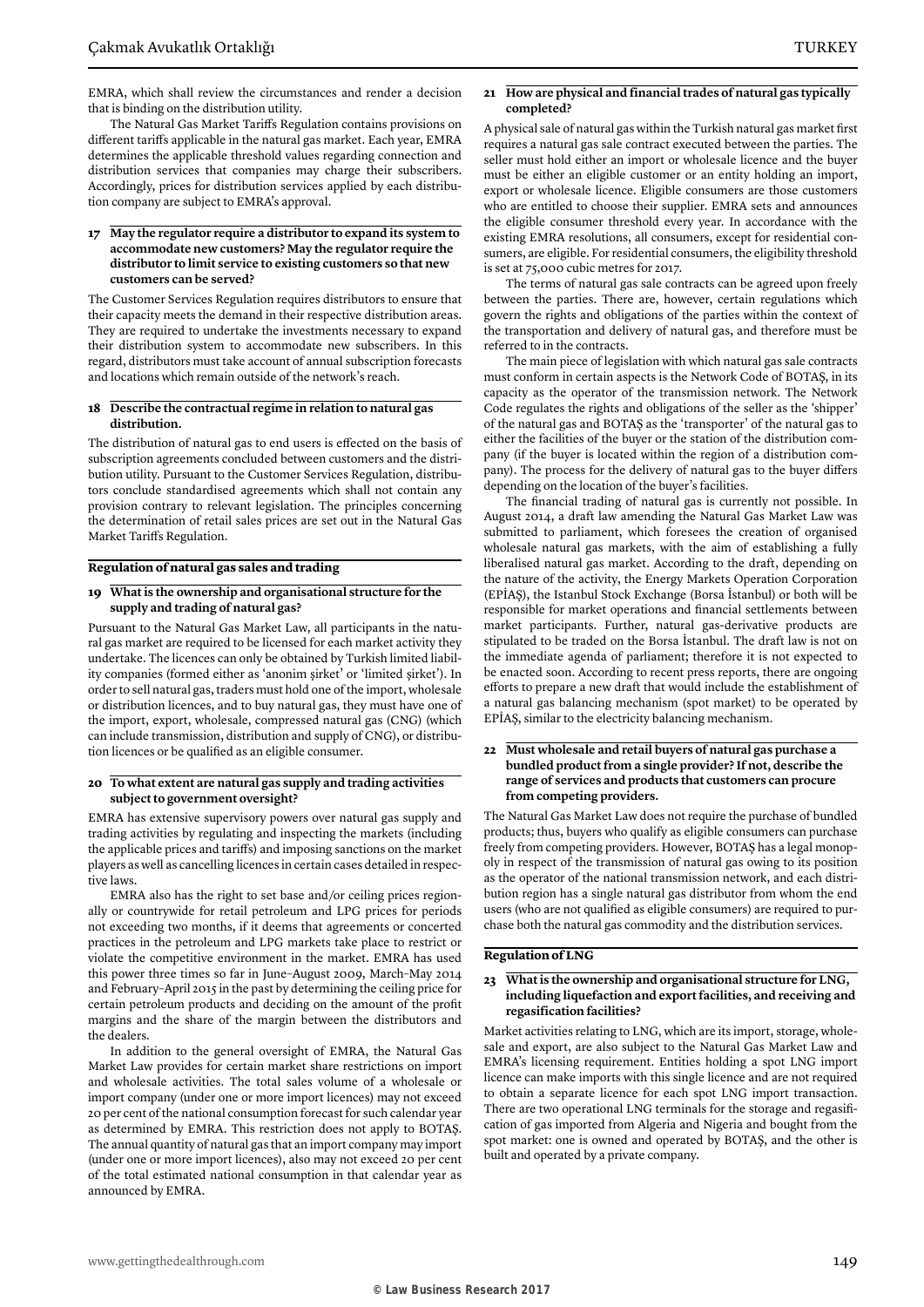#### **24 Describe the regulatory framework and any relevant authorisations required to build and operate LNG facilities.**

The regulatory framework for building and operating an LNG terminal is overseen by EMRA, which is an independent body. LNG terminals can be build and operated by private persons holding a storage licence obtained from EMRA.

In addition to the licence from EMRA, operators are required to obtain the permits and authorisations required by environmental legislation. The key permits are the environmental permit to be obtained under the Environmental Permits and License Regulation and the environmental impact assessment affirmative opinion under the Environmental Impact Assessment Regulation. The authorised governmental body in respect of both is the Ministry of Environment and Urban Planning.

As all decisions relating to such licence and permit applications are adopted by administrative bodies, they constitute administrative actions that may be challenged before administrative courts in accordance with Turkish legislation on administrative procedure.

#### **25 Describe any regulation of the prices and terms of service in the LNG sector.**

The natural gas market legislation does not provide for a specific price regulation for import, export or wholesale of LNG. Storage of LNG, on the other hand, is subject to the storage tariffs regulated by EMRA.

Additionally, the Licensing Regulation provides for a mandatory access requirement to storage facilities. Applications for access may be rejected only on the basis of specific reasons set out in the provision, ie, lack of sufficient capacity, which must be brought to the attention of EMRA in order to be raised as a justified rejection of access. Furthermore, access to the system may not be rejected if the user seeking connection to the system accepts to cover necessary investment expenses.

#### **Mergers and competition**

**26 Which government body may prevent or punish anticompetitive or manipulative practices in the natural gas sector?**

With respect to competition, operations in the natural gas market are overseen by EMRA, within the scope of the Natural Gas Market Law, and the Competition Authority, within the scope of Law No. 4054 on the Protection of Competition, published in the Official Gazette 22140, dated 13 December 1994.

The measures provided by the Natural Gas Market Law are of a more preventive nature than those provided to the Competition Authority. As explained above, the Natural Gas Market Law envisages certain market restrictions for wholesale and import of natural gas. Distribution licence-holders are not allowed to purchase more than 50 per cent of the natural gas they distribute from a single supplier. Finally, pursuant to the Natural Gas Market Law, a natural gas market licence-holder company can only participate in one company that does not operate in the natural gas market, provided that it does not:

- directly or indirectly hold more than 50 per cent of the share capital, commercial assets or voting rights;
- have the right to appoint more than 50 per cent of the board of directors' members or auditors; or
- have the right to manage the business of such company.

Except for the distribution companies, natural gas market licenceholder companies cannot participate in other companies operating in the natural gas market. Distribution companies, however, may participate in one company that operates in the natural gas market, upon obtaining EMRA's prior approval.

#### **27 What substantive standards does that government body apply to determine whether conduct is anticompetitive or manipulative?**

The supervision of EMRA under the Natural Gas Market Law has a preventive nature; in contrast, the Competition Authority has an ex post investigation authority in respect of anticompetitive practices. There are no substantive standards either in natural gas or in antitrust legislation for determining whether a conduct is anticompetitive or manipulative; the assessment is made on a case-by-case basis. Competition violations set forth under the competition legislation are numerus clausus and can be grouped under the categories of:

- agreements, concerted practices and decisions limiting competition;
- failure to duly notify mergers or acquisitions that are subject to the approval of the Competition Board; and
- abuse of dominant position.

The Competition Authority prepared and announced a sector analysis in respect of the natural gas market in which it emphasised the importance of competition in the liberalisation of the natural gas market and the Competition Authority's intention to closely monitor such process. Finally, a protocol was entered into between EMRA and the Competition Authority on 28 January 2015 for cooperation between the two authorities in the monitoring of anticompetitive or manipulative conduct in the electricity, natural gas, petroleum and LPG markets.

#### **28 What authority does the government body have to preclude or remedy anticompetitive or manipulative practices?**

The Competition Authority performs its duty to preclude or remedy anticompetitive or manipulate practices by way of supervising the markets in respect of any anticompetitive or manipulative practices and imposing sanctions in the case of violations as well as reviewing and approving, entirely or subject to certain restrictions, beforehand any mergers or acquisitions between undertakings with turnover volumes exceeding the thresholds set forth by its board.

#### **29 Does any government body have authority to approve or disapprove mergers or other changes in control over businesses in the sector or acquisition of production, transportation or distribution assets?**

Yes, mergers and acquisitions are regulated by article 7 of the Law on the Protection of Competition, which authorises the Competition Board to issue the requirements of notification and assessment of mergers and acquisitions and to review the individual applications in respect of transactions between undertakings with turnover volumes exceeding the turnover thresholds set by its board. Pursuant to Communiqué No. 2010/4 on Mergers and Acquisitions Subject to the Approval of the Turkish Competition Board, there are two thresholds according to which a merger and acquisition transaction becomes subject to the Turkish Competition Board's review and approval. In order for a merger or acquisition transaction to become legally effective, the Board's approval is required if either:

- the total turnover of all parties in Turkey exceeds 100 million Turkish liras and the individual turnovers of at least two parties in Turkey separately exceed 30 million Turkish liras; or
- in acquisition transactions, assets or activities subject to the transaction, and in merger transactions, the individual turnover of at least one of the transaction parties in Turkey exceeds 30 million Turkish liras and the global turnover of at least one of the other transaction parties exceeds 500 million Turkish liras.

The merger of two undertakings, acquisitions or control of property and shareholdings or any other means such as joint venture agreements that provide controlling authority in the management of an undertaking are considered to be a merger or an acquisition within the meaning of Turkish competition legislation subject to the condition that control is transferred from one independent undertaking to another.

The Competition Authority must finalise its review of the merger and acquisition notifications within 30 days from the date of submission. In the event of additional questions or document requests by the Competition Authority, the 30-day review period restarts from the date of submission of the requested information and/or documents by the applicant to the Competition Authority.

Under the natural gas market legislation, the transfer of a licenceholder's shares is also subject to EMRA's prior approval for:

- direct or indirect acquisition of 10 per cent or more (5 per cent or more in public companies) of the share capital of a licence-holder by a real person or legal entity; and
- resulting in a shareholder's share percentage exceeding or falling below 10 per cent of the relevant company's share capital.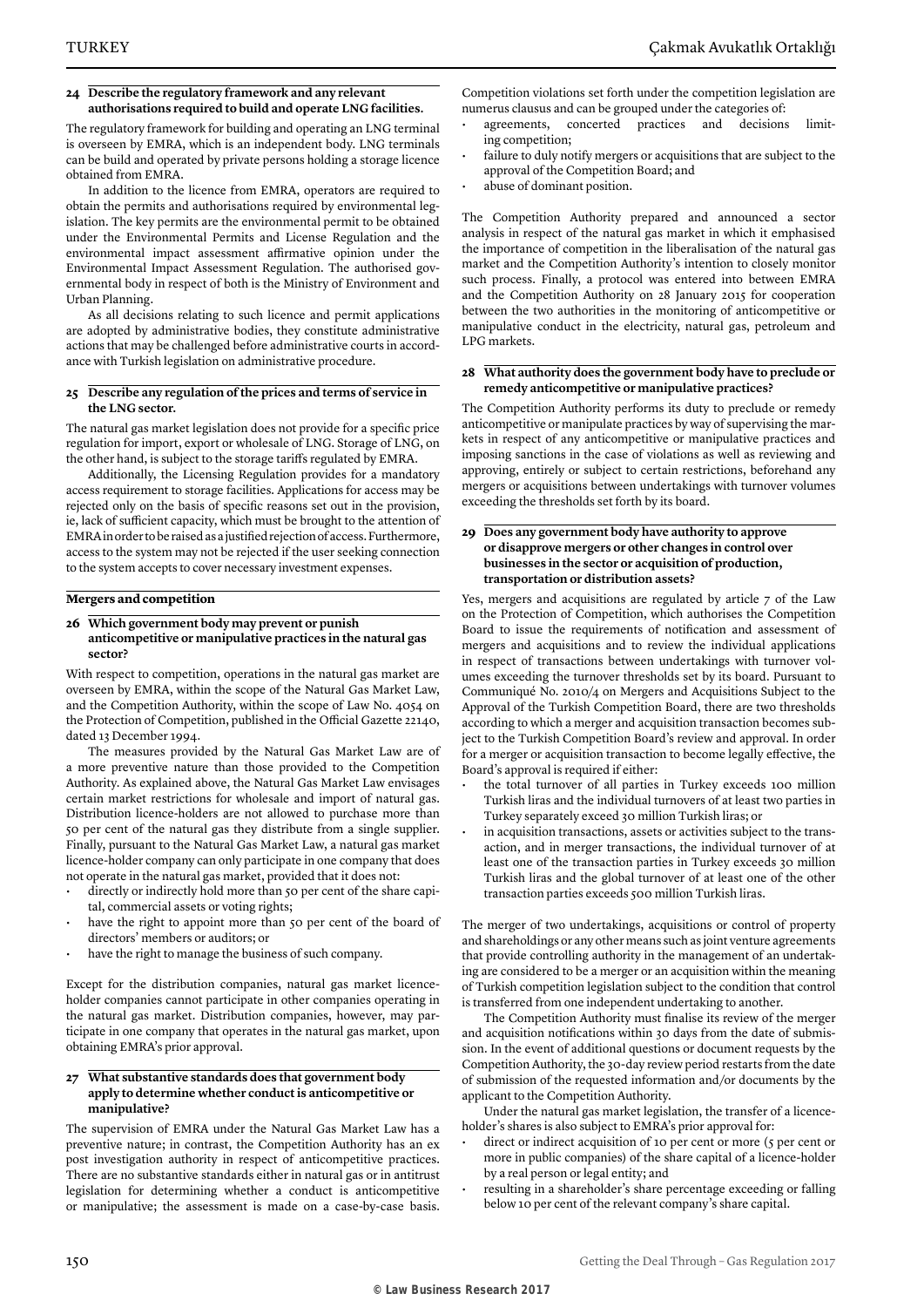#### **Update and trends**

The primary objective of the Turkish government in respect of the domestic natural gas sector is its liberalisation. Despite the government's attempt to progressively liberalise the natural gas market in Turkey since 2001, the natural gas sector largely remains under government control because of its strategic importance in industrial and economic growth.

A draft law amending the Natural Gas Market Law was submitted to parliament in August 2014. The draft includes the framework for the creation of organised wholesale natural gas markets in a structure similar to that introduced in the Turkish electricity market in March 2015, with the aim of establishing a fully liberalised natural gas market. BOTAŞ is designated in the draft law as the national system operator to be in charge of curing imbalances in the system. Depending on the nature of the activity, EPİAŞ and/or Borsa İstanbul would be responsible for market operations and financial settlements between the market participants. Natural gas-derivative products would be traded on the Borsa İstanbul as well. The draft law is not on the immediate agenda of parliament and, at the time of writing, it is not expected to be enacted soon. According to press reports, there are ongoing efforts to prepare a new draft that would establish a natural gas

In respect of storage licence-holders, on the other hand, share transfers for any reason pertaining to 10 per cent or more (5 per cent or more in public companies) of the share capital is subject to EMRA's prior approval regardless of such share transfer resulting in a shareholder's share percentage exceeding or falling below 10 per cent (5 per cent or more in public companies) of the relevant company's share capital.

#### **30 In the purchase of a regulated gas utility, are there any restrictions on the inclusion of the purchase cost in the price of services?**

The price applied by a distributor company to its customers must consist of the purchase price, the cost of using the transmission network, the applicable taxes and other similar financial obligations. Wholesale companies pass on any costs they incur for the transmission and transportation of natural gas to each customer via the respective distributor companies. Pursuant to the principles and procedures set forth in a board decision of EMRA, No. 3577, dated 22 December 2011, wholesale licence-holders who supply to distribution companies must notify at the beginning of each month to the respective distribution companies the final wholesale price including any transmission and transportation fees, storage costs (if any), and costs arising from any commitments such as minimum and maximum purchase orders.

#### **31 Are there any restrictions on the acquisition of shares in gas utilities? Do any corporate governance regulations or rules regarding the transfer of assets apply to gas utilities?**

A natural gas market licence-holder company can participate in only one company that does not operate in the natural gas market, provided that it does not:

- directly or indirectly hold more than 50 per cent of the share capital, commercial assets or voting rights;
- have the right to appoint more than 50 per cent of the board of directors' members or auditors; or
- have the right to manage the business of such company.

Except for the distribution companies, natural gas market licenceholder companies cannot participate in other companies operating in the natural gas market. Distribution companies, however, may participate in one company which operates in the natural gas market, upon obtaining EMRA's prior approval.

#### **International**

#### **32 Are there any special requirements or limitations on foreign companies acquiring interests in any part of the natural gas sector?**

There are no particular requirements for or limitations on foreign companies acquiring interests in any part of the Turkish natural gas sector; however, the licences required for operations in the natural gas market can only be obtained by Turkish limited liability companies (formed

With regard to the storage of natural gas, in addition to the one currently operated by TPAO, there are four pending projects for underground gas storage. One of these facilities will be operated by BOTAŞ with a total capacity of 1.5 billion cubic metres; whereas the other three will be operated by private entities. Expansion of underground storage facilities is one of the main targets of the government for gas security. There is also a plan for the development of a third LNG terminal in Turkey which is expected to enter into operation by 2021.

As a recent development, after an interruption of six years owing to a political crisis in 2010, Turkish and Israeli ministers met in October 2016 and declared their intention to restore bilateral relations with the possibility of building a natural gas pipeline from Israel to Turkey. The contemplated pipeline is expected to help Turkey in diversifying its energy sources. According to press reports, Israel is building regional energy cooperation links with Egypt, Jordan, Cyprus and Greece, and sees Turkey as an important potential partner.

either as 'anonim şirket' or 'limited şirket'). Thus a foreign entity would need to establish a Turkish subsidiary for the contemplated operation and apply for the necessary licences through such subsidiary. Additionally, as share transfers exceeding certain thresholds are also subject to EMRA's prior approval, EMRA can monitor the foreign shareholding in licence-holder companies.

#### **33 To what extent is regulatory policy affected by treaties or other multinational agreements?**

Owing to the strategic importance of natural gas-related activities, it could be stated that treaties and international agreements do not have a direct impact on Turkey's regulatory policy. However, Turkey is party to several international treaties, which have the same effect as domestic laws pursuant to article 90 of the Turkish Constitution. Also, EMRA has entered into several cooperation arrangements with international institutions and organisations. On the other hand, transit natural gas pipeline projects are realised under international treaties and host government agreements.

#### **34 What rules apply to cross-border sales or deliveries of natural gas?**

The import and export of natural gas can be conducted with specific licences issued by EMRA. Under the Natural Gas Market Law, import is defined as the supply of natural gas from abroad in LNG or gas form for the sale to wholesale companies, eligible consumers, export companies, distribution companies and compressed natural gas (CNG) companies or for direct sales abroad. In other words, an import licenceholder can sell the gas that it imported to:

- wholesale companies;
- export companies;
- distribution companies;
- CNG companies; or
- eligible consumers.

Import licence-holders can also conduct wholesale activities without obtaining a wholesale licence. For conducting direct sales abroad, on the other hand, an import licence-holder must obtain a separate export licence from EMRA.

Export is defined as the sale of the natural gas outside Turkey. For this purpose, export companies can purchase natural gas from production companies, import companies or wholesale companies. Production companies and import companies may engage in export activities by obtaining an export licence from EMRA as well.

Wholesale companies must obtain separate import or export licences in order to conduct import or export activities.

The only transit law in Turkey is the Law No. 4586 concerning the Transit Passage of Petroleum via Pipelines, which was initially enacted for the Baku-Tbilisi-Ceyhan Petroleum Pipeline Project; however, which also applies as a general law applicable to cross-border transit of petroleum and natural gas products.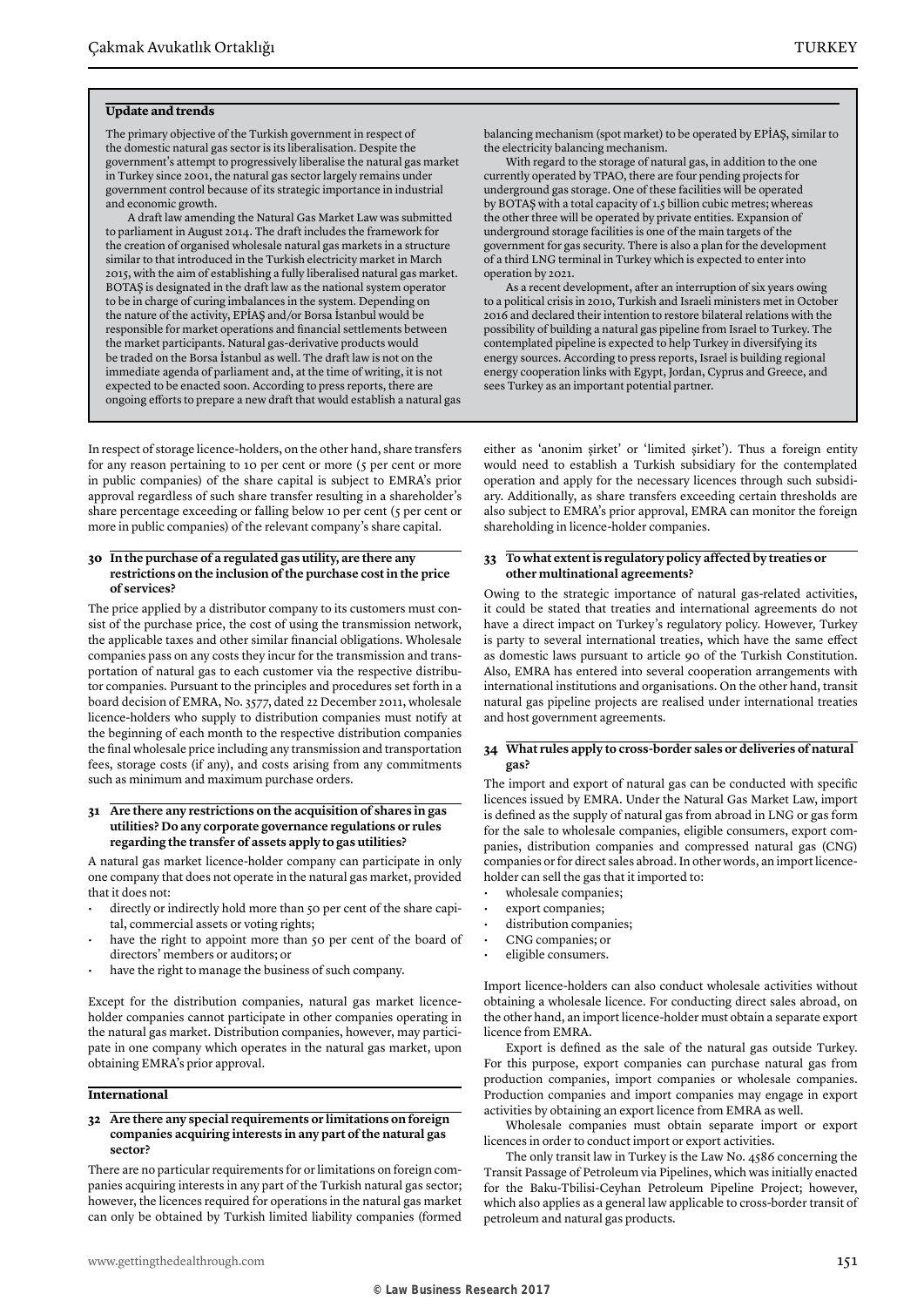#### **Transactions between affiliates**

#### **35 What restrictions exist on transactions between a natural gas utility and its affiliates?**

The law does not provide for any restriction on transactions between a natural gas utility and its affiliates. However, as explained above, a natural gas market licence-holder company can only participate in one company that does not operate in the natural gas market, provided that it does not:

- directly or indirectly hold more than 50 per cent of the share capital, commercial assets or voting rights;
- have the right to appoint more than 50 per cent of the board of directors' members or auditors; or
- have the right to manage the business of such company.

Except for the distribution companies, natural gas market licenceholder companies cannot participate in other companies operating in the natural gas market. As a further restriction on distribution companies which might have participated as such in a wholesale or import licence-holder, the Natural Gas Market Law prohibits distribution licence-holders from purchasing 50 per cent or more of the natural gas they distribute from a single supplier.

#### **36 Who enforces the affiliate restrictions and what are the sanctions for non-compliance?**

EMRA is the responsible authority in respect of the above-referred restrictions on natural gas market licence-holders. In the case of violation of the relevant prohibitions, EMRA imposes an administrative fine (which is subject to change each year) on the relevant licenceholder and orders remedying of the prohibited violation within 30 days starting from its notification. The amounts of the administrative fines applicable in 2017 vary from 643,368 to 1,102,918 Turkish liras.

### **Çakmak-Gökçe Avukatlık Bürosu**

Maya Akar Center Büyükdere Caddesi No: 102 Kat: 28, 34394 Istanbul Turkey

**Zeynep Çakmak zeynep.cakmak@cakmak-gokce.av.tr**

Tel: +90 212 355 1300 Fax: +90 212 355 1301 www.cakmak.av.tr

### Çakmak Avukatlık Ortaklığı

| Mustafa Durakoğlu |
|-------------------|
| Ayşe Eda Biçer    |

Piyade Sokak, No. 18 C Blok, Kat: 3, 06550 Çankaya, Ankara Turkey

**Mustafa Durakoğlu m.durakoglu@cakmak.av.tr Ayşe Eda Biçer e.bicer@cakmak.av.tr**

Tel: +90 312 442 4680 Fax: +90 312 442 4690 www.cakmak.av.tr